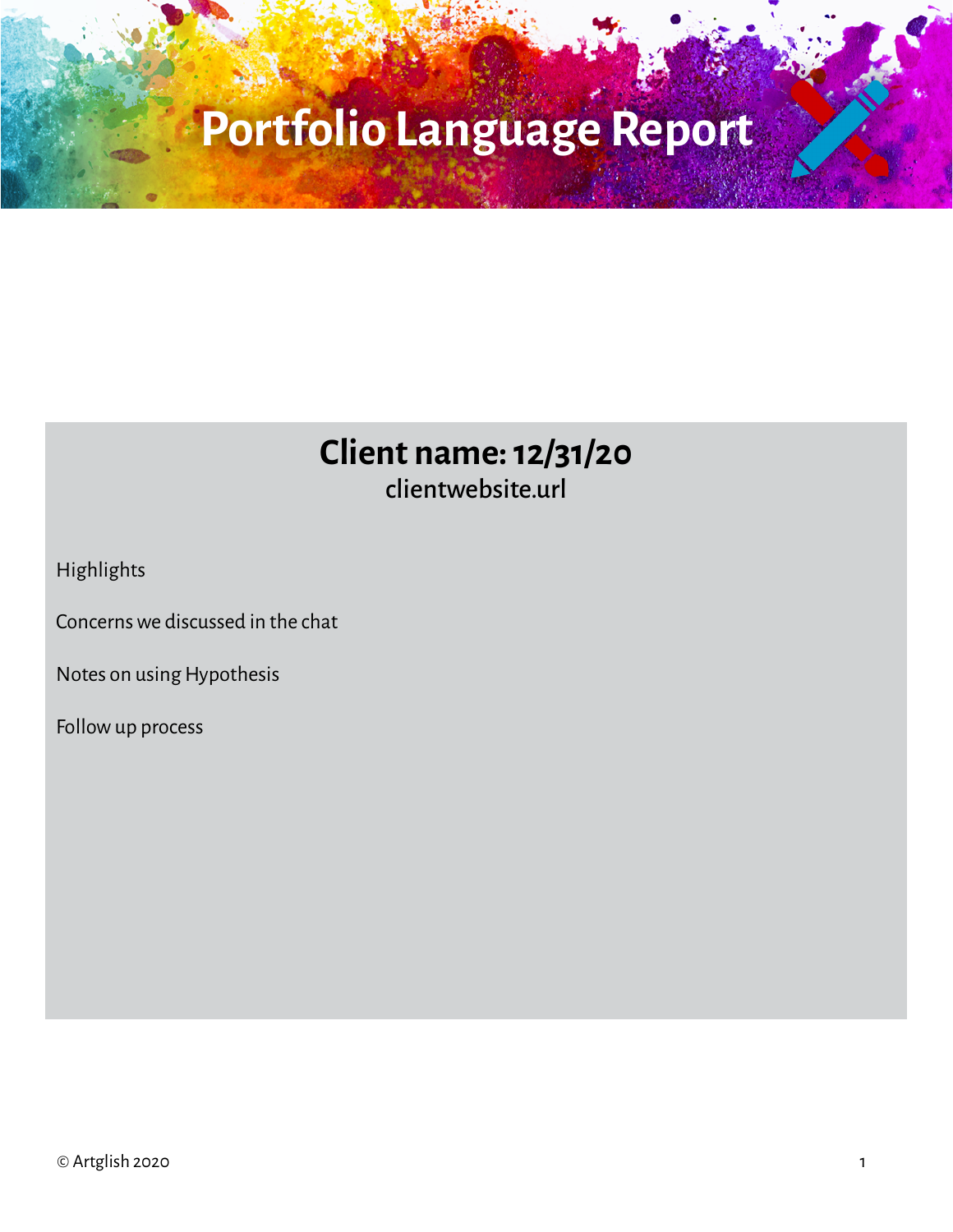#### **Content**

I made general comments about the content in each section of your portfolio below and left specific suggestions for improvement throughout your site in Hypothesis.

#### **Home:**

**About: (Bio, Artist Statement) Photo**

#### **Project Descriptions:**

 **Artists: Overall body of work, Description of each medium, Individual pieces Designers: Role, Context, Problem, Solve, Achievement Designers - Optional: Takeaways, Challenges, Case Studies, Research, Redoes**

#### **Uniqueness/Personality:**

**Focus/Goals/Message/Mission:**

**Process:**

**Contact/CTA:** 

**Extras: Resume/LinkedIn/List of Shows/Blog:**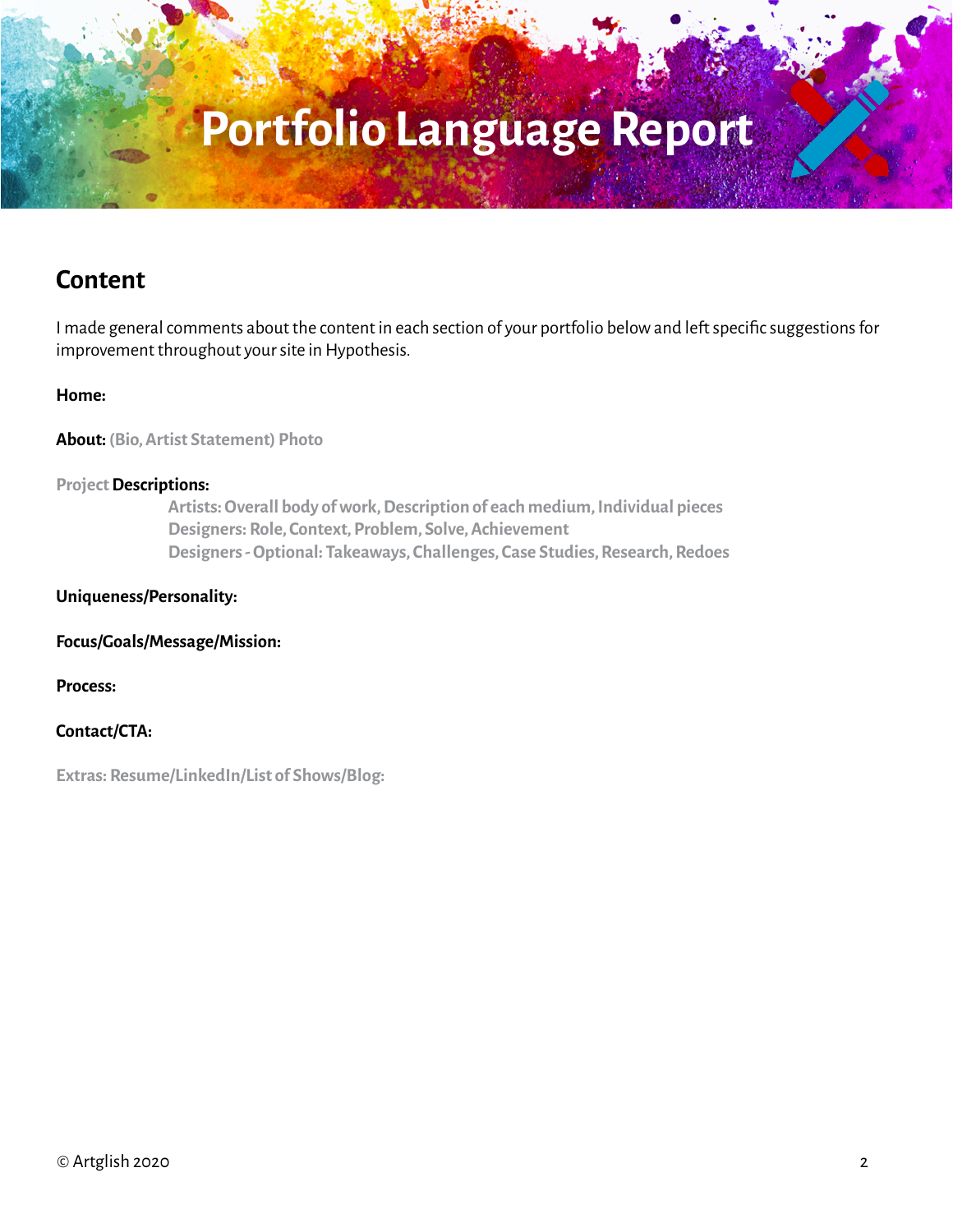### **Style**

I made general comments about your writing style below and left specific suggestions for improvement throughout your site in Hypothesis.

**Consistency: parallel structure**

**Clarity/Logic:**

**Length:**

**Being Specific:**

**Tone: industry language and level appropriate for audience**

**Word Choice: action and emotive words**

**Grammar:**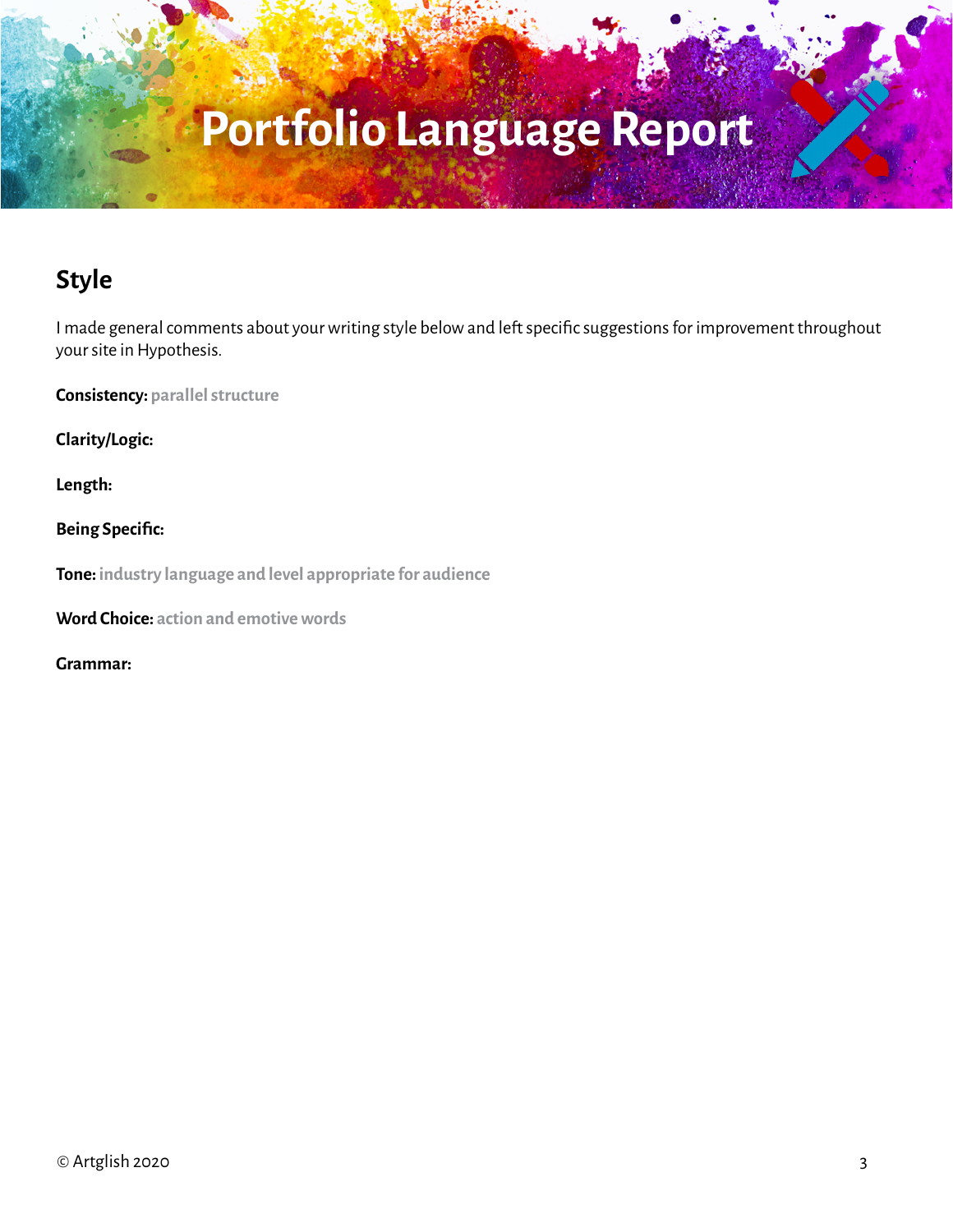### **Hierarchy**

I made general comments about your language hierarchy below and left specific suggestions for improvement throughout your project in Hypothesis. I have also created mock-ups to illustrate the problems and my suggestions.

**Type/Font Choice:** 

**Type/Font Hierarchy: size, bold, etc.**

**White Space:**

**Color Choices:**

**Layout/Balance/Alignment:**

**Flow: F & Z patterns**

**Visual Consistency:**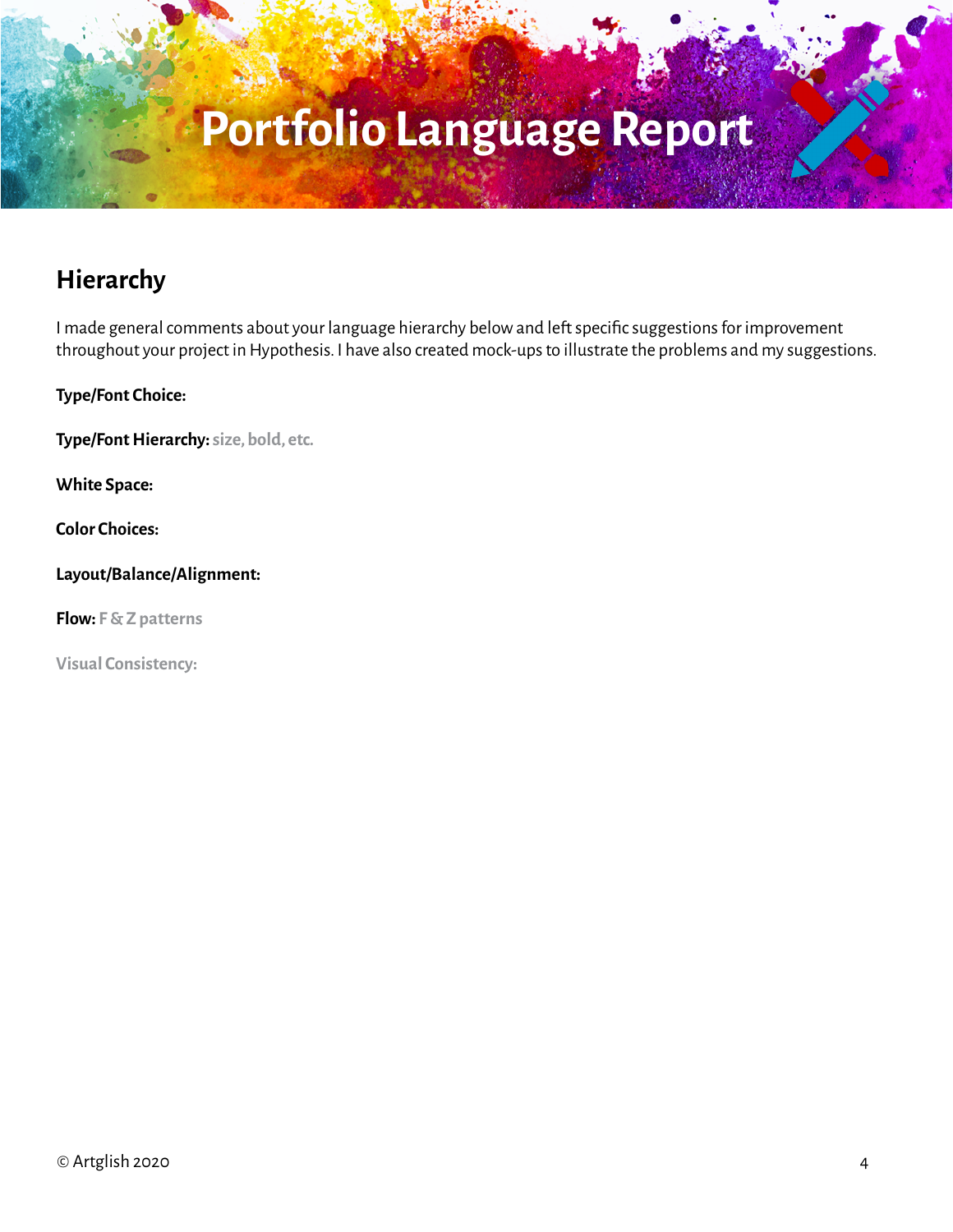### **Hierarchy mock-ups**

**Mock-up 1:** Here is an example of my proposed change to